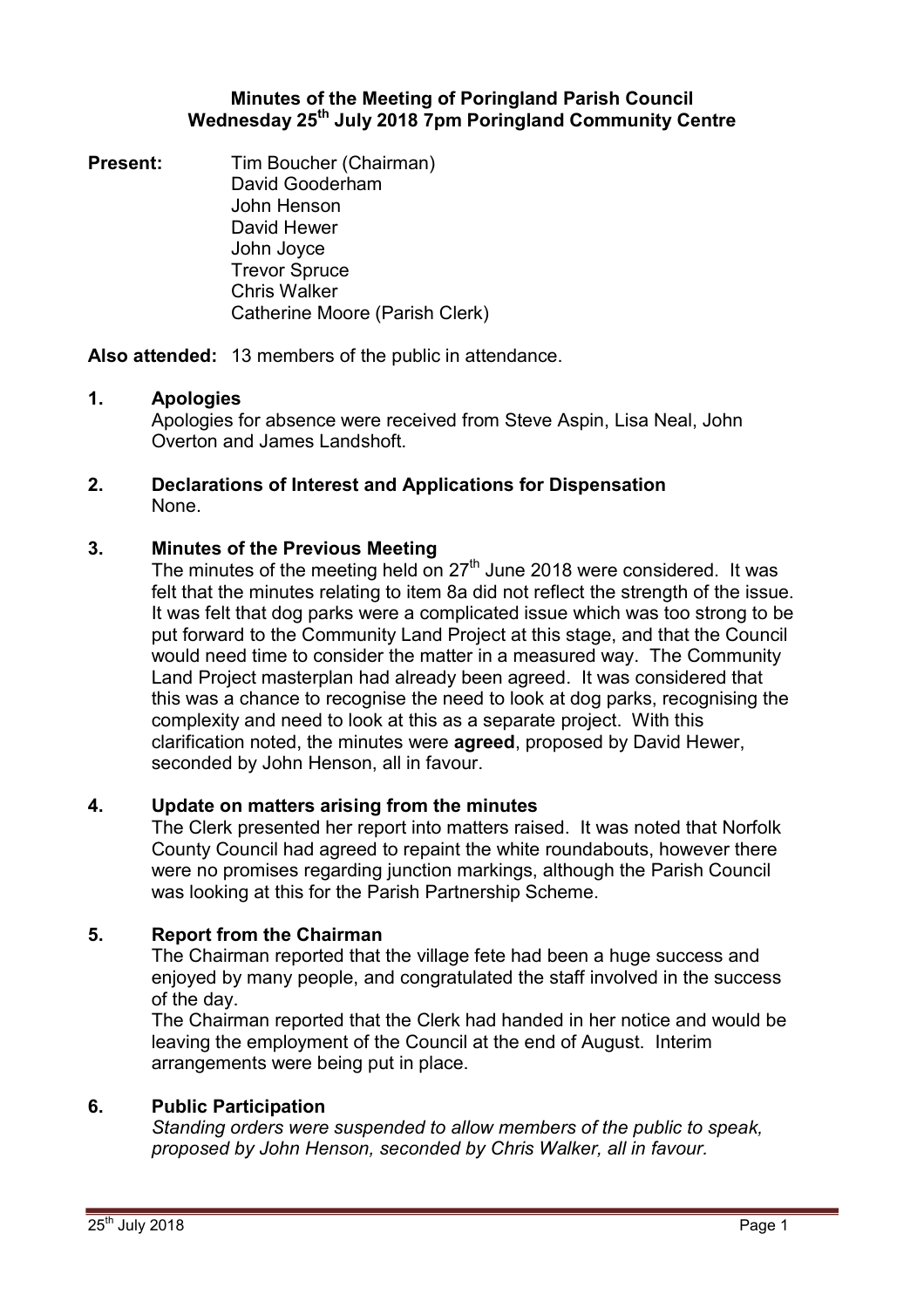**a)** District Councillors Not present.

**b)** County Councillor Not present, report circulated.

# **c)** Public Participation

A member of the public noted that he had raised a point regarding weeds in the guttering on the roads. The Clerk was asked to report this to Norfolk County Council.

A member of the public enquired about the slow progress of the development opposite Octagon Barn. It was noted that this was in the parish of Bixley, and it was understood that they were putting in the road and drainage infrastructure first. The pace of development was not something that the Council could address.

A member of the public asked whether anything was being planned for Norfolk Day. It was confirmed that as the fete had taken up a substantial amount of officer time, nothing had been planned for this, however the library was planning an event at 2pm.

A member of the public raised again the issues of the stones on the path outside the new retail units near Budgens. This had been raised with South Norfolk Council who had confirmed that it was built to specification. It was suggested that this could be raised with the HSE. The Clerk was asked to write to South Norfolk Council noting that this was a poor design and asking whether anything could be done about it. The Clerk was also asked to write to the landlord of the properties noting the issues.

**Clerk Clerk**

**Clerk**

The district councillor for the neighbouring area reported that South Norfolk Council and Broadland District Council had formally agreed the merging of staff functions, with a new Joint Managing Director to be recruited.

A member of the public suggested that all mini-roundabouts on estates should be required to have junction lines. He thanked the Council for requesting that the 20mph sign be moved. He felt that traffic calming was required for Devlin Drive and The Ridings.

 *Standing orders were reinstated.* 

### **7. Planning**

### **a)**  Applications Received

**i)**  2018/1112 4 Highland: Retrospective proposal to install 4 air source heat pumps.

John Henson had viewed the plans and visited the site. He noted that the noise from the units was like a diesel engine running constantly, and that the commercial nature of the units was an eyesore.

It was **agreed** to object to the proposals, due to loss of neighbouring amenity, ugly design and noise intrusion. It was felt that the units would be better sited to the rear of the property, out of sign, and with quiet versions instead, proposed by John Henson, seconded by Chris Walker, all in favour. **Clerk**

**ii)** 2018/1586 Pure Spice, 109 The Street: Replace front window with door and addition of extractor fan.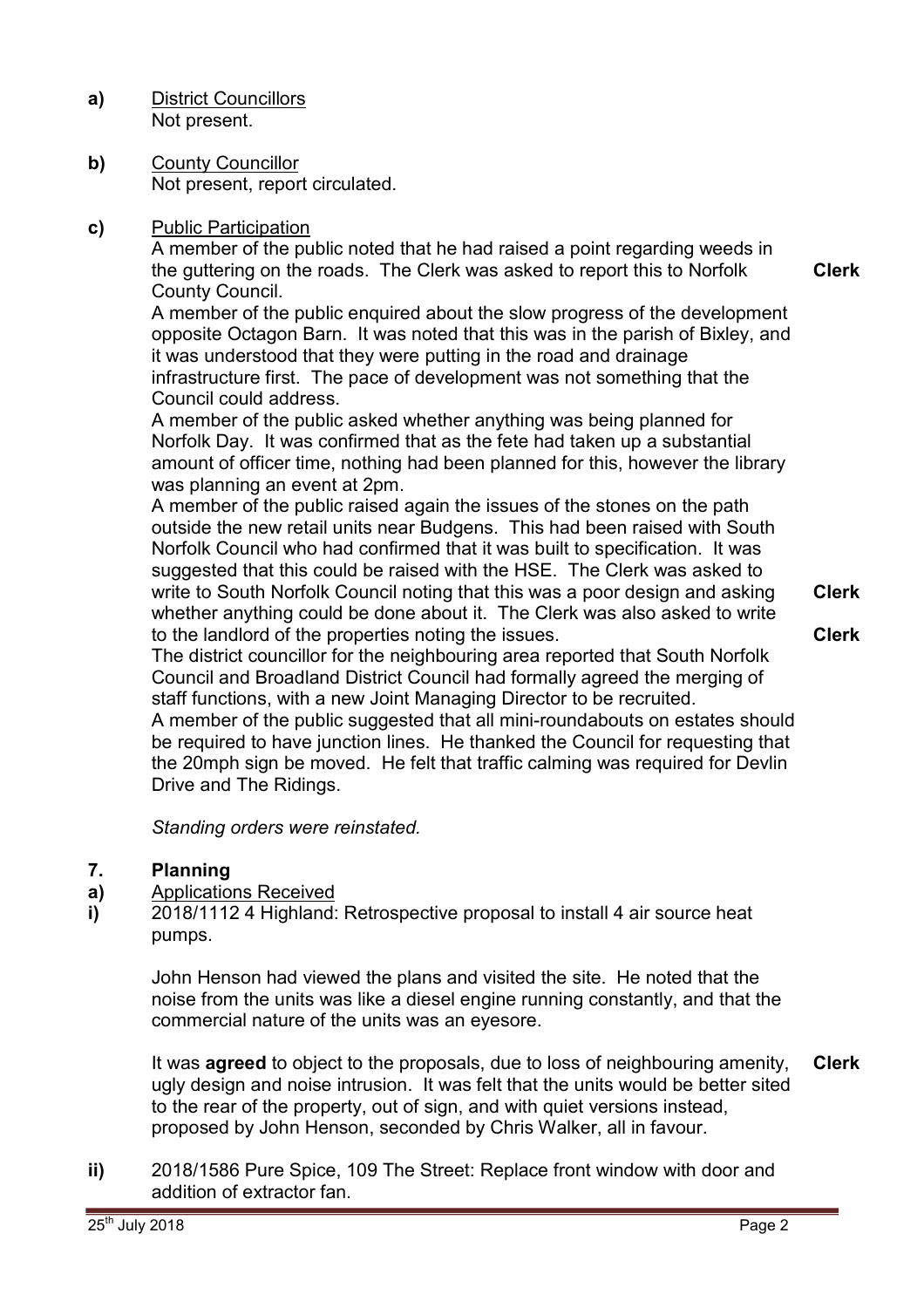Chris Walker had viewed the plans and visited the site. He noted that the plans were poorly presented, with no application form, little context, and no information regarding noise and smell. He felt that the elevation of the door may not be in keeping with the rest of the building.

It was **agreed** to object on the basis of limited information so a meaningful response could not be prepared, proposed by Chris Walker, seconded by John Henson, all in favour. **Clerk**

- **b)** Applications with Further Information
- **i)**  2018/1210 Land west of Mill Close: Erection of single dwelling and garage.
- **ii)**  2018/1211 Land south of Mill Close: Erection of single dwelling and garage.

Trevor Spruce reported the additional information received in respect of the above applications. It was felt that the new information did not change the view of the Council. It was noted that the bungalow on the site had to be dug in to protect privacy.

It was **agreed** to continue to object, proposed by Trevor Spruce, seconded by David Hewer, all in favour. **Clerk**

**c)** Urgent Applications

The following application had been received and an extension had not been granted to allow it to be heard at the next Council meeting.

2018/1639 Land west of Mill Close: Residential development

Trevor Spruce noted that this was a 'planning in principle' application under new rules which came into force on 1<sup>st</sup> June 2018. It was noted that the whole of Poringland was visible from the site, and the proposal was for 2 to 3 bungalows. It was noted that a previous similar application for the site had been withdrawn. The site was dominant in the landscape and would overlook all surrounding houses. It was **agreed** to recommend refusal, proposed by Trevor Spruce, seconded by John Henson, all in favour.

**Clerk**

### **d)** Planning Decisions

**i)**  2018/0048 Land to the east of Overtons Way: Construction of 8no. new 3 storey, 3 bedroom town houses with private gardens and parking allocation.

**REFUSED**

- **ii)**  2018/0878 14 Boundary Way: Ground floor kitchen extension, first floor bedroom extension with balcony and internal alterations. **APPROVED**
- **iii)**  2018/0986 Casa Florenza, Bungay Road: Two storey rear extension to dwelling and new front boundary wall. **APPROVED**

### **8. Correspondence and Consultations**

### **a)**  Traffic Calming, St Marys Road

Correspondence from a member of the public was noted, together with a response from the Highways Officer. The issues on the road were understood, and it was felt that yellow lines would push the issue further down the road. However this could make the road more accessible where currently the bend was a hazard. It was felt that there was a benefit for double yellow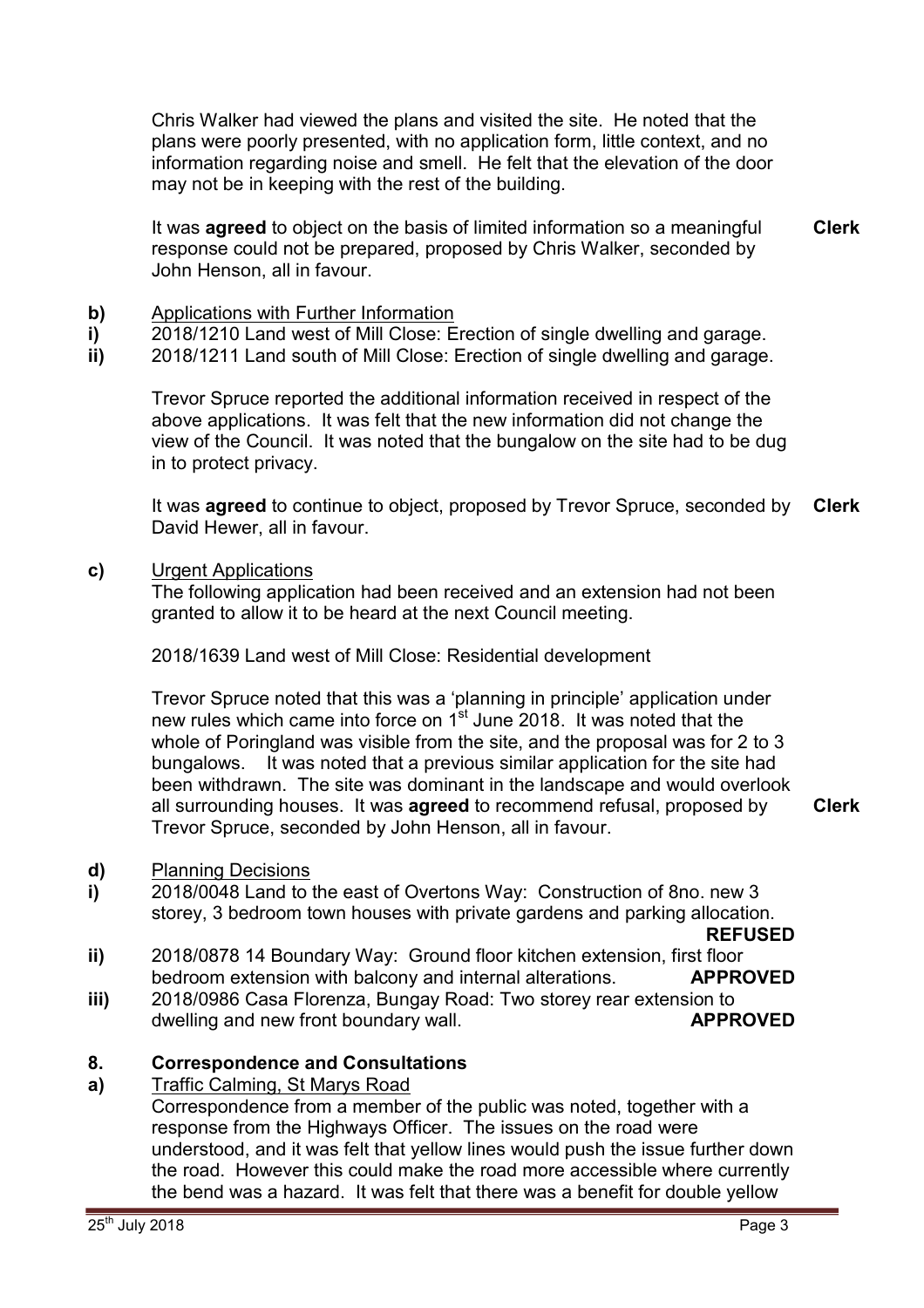lines, or a single yellow for timed restrictions. It was **agreed** that the Clerk would write to Norfolk County Council asking for this to be reconsidered, and to inform the writer of the work being undertaken.

### **9. Finance**

**a)**  Receipts, Payments, and Bank Reconciliation The receipts, payments and bank reconciliation for June 2018 were presented and **noted**.

### **b)** Accounts for Payment

It was **agreed** to pay the following accounts, proposed by Trevor Spruce, seconded by David Hewer, all in favour. Trevor Spruce and John Henson would authorise the payments.

|                                 | <b>Staff Salaries</b>              | £6,275.32 |
|---------------------------------|------------------------------------|-----------|
| <b>HMRC</b>                     | <b>PAYE &amp; NIC</b>              | £2,099.36 |
| <b>Norfolk Pension Fund</b>     | Superannuation                     | £2,159.76 |
| C Moore                         | Mileage                            | £29.25    |
| BT                              | <b>Telephone and Broadband</b>     | £40.24    |
| Microshade                      | <b>Hosted IT</b>                   | £217.62   |
| <b>Norfolk Copiers</b>          | Printing                           | £43.59    |
| <b>Norfolk Copiers</b>          | <b>Photocopier Rental</b>          | £172.76   |
| <b>Zurich Municipal</b>         | Insurance - Additional             | £182.15   |
| <b>Nisbets</b>                  | C Centre Equipment                 | £224.70   |
| <b>Office Water Supplies</b>    | <b>Water Cooler</b>                | £241.80   |
| <b>Total Gas &amp; Power</b>    | <b>CC Electricity</b>              | £712.23   |
| <b>ESPO</b>                     | $CC$ Gas $-$ June 2018             | £41.90    |
| WorldPay                        | <b>Card Machine Charges</b>        | £2.88     |
| <b>Eastern Tree Care</b>        | Tree Plan - Car Park Ext           | £490.00   |
| R McCarthy                      | <b>Event Expenditure</b>           | £30.98    |
| Norse Eastern                   | <b>Display Boards</b>              | £50.00    |
| <b>Parker Planning Services</b> | N Plan Consultant                  | £1,440.00 |
| D Ogilvie Engineering           | <b>Bench &amp; Stools</b>          | £2,003.40 |
| <b>Spruce Landscapes</b>        | <b>Grounds Maintenance</b>         | £945.00   |
| Veolia                          | Waste                              | £74.23    |
| Heritage                        | <b>Relief Caretaking</b>           | £1,332.16 |
| Flameskill                      | <b>Fire Extinguisher Servicing</b> | £180.42   |
| <b>Spruce Landscapes</b>        | <b>Various Maintenance</b>         | £936.00   |
| Vortex                          | <b>Grounds Maintenance</b>         | £191.66   |
| Barclaycard                     | Various                            | £1,018.31 |
| L Gooderham                     | Mileage                            | £23.72    |
| Eon                             | P Field Electric                   | £62.37    |
| <b>Tina Eagle</b>               | Six Administrator                  | £46.98    |
| <b>Eastern Tree Care</b>        | <b>Tree Inspections</b>            | £1,650.00 |
| S Alderton                      | <b>Artist Fee</b>                  | £400.00   |
| R McCarthy                      | <b>Event Expenditure</b>           | £9.23     |
| <b>Norwich Electrical</b>       | <b>Emergency Lighting Tests</b>    | £132.00   |
| <b>Cem Development Services</b> | <b>Professional Fees</b>           | £480.00   |
| C Moore                         | Petty Cash Top Up                  | £67.25    |

### **c)** Quarterly Finance Monitoring Reports The reports were noted.

**Clerk**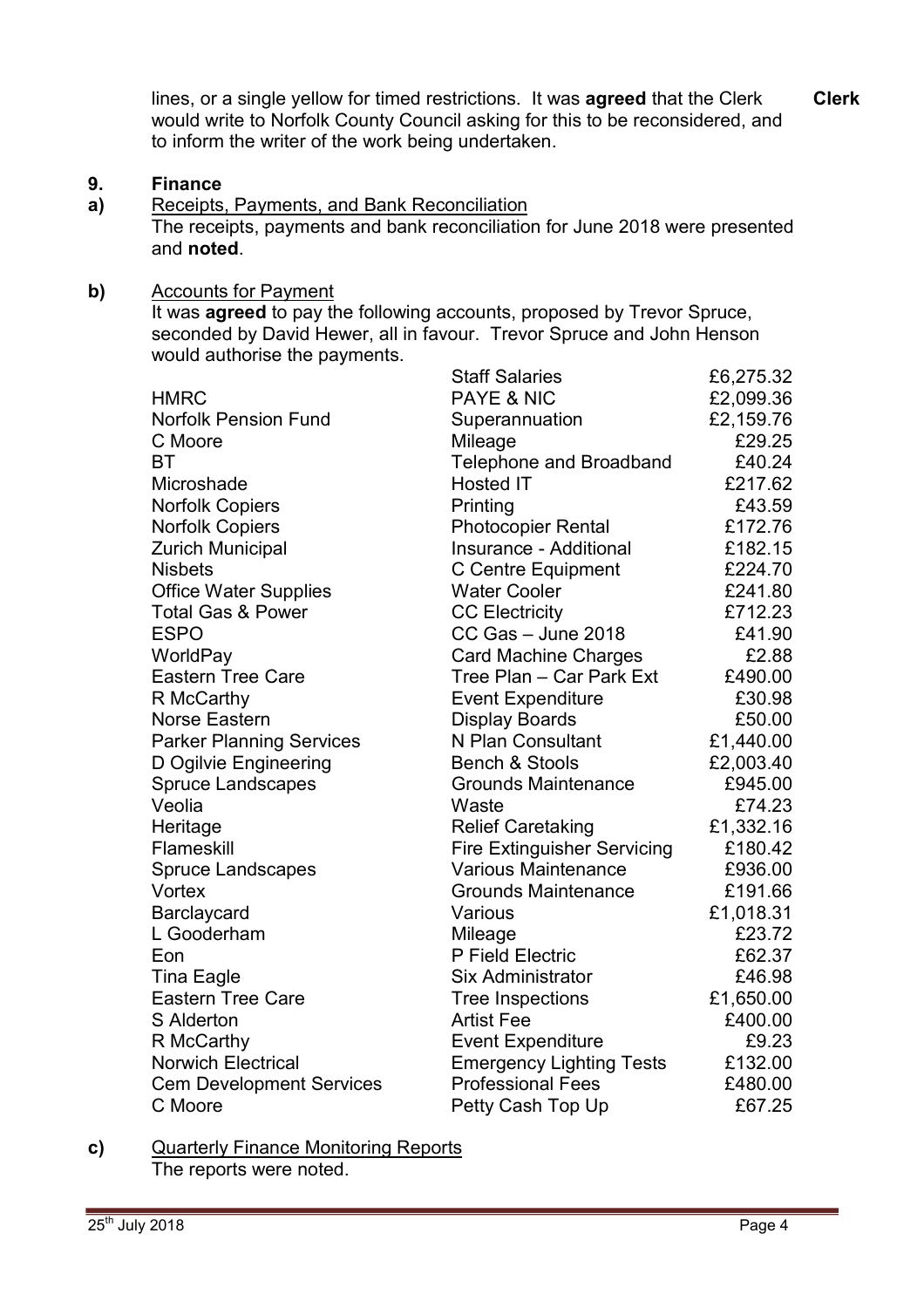### **10. Committees and Advisory Groups**

### **a)**  Neighbourhood Plan Committee

The report of the meeting was **noted**. The draft policies were presented with the following comments made:

- $\triangleright$  Policy 3 a presumption against development to the south was made, which could cause those in the north to oppose the Plan. It was confirmed that the north was fully developed, and that extensive development to the south would increase traffic flows and cause issues for residents in the north. The biggest issue for residents was traffic, with a demand for flows to be moderated.
- $\triangleright$  Policy 4 it was felt that some of the text accompanying the policy was in the wrong place. It was confirmed that only the wording in the policy boxes would carry weight in planning terms, and that the accompanying text was for explanation. Assistance to pick out this detail in the documents was gratefully requested.
- $\triangleright$  Policy 15a it was noted that there was an issue with people parking on and blocking footways as they perceived the road to be too narrow. It was felt that the need for on-street parking could be made stronger, together with a review of the 'parking court' situation. It was acknowledged that this was also a behavioural issue.
- $\triangleright$  The term 'future-proofed' was discussed, and it was clarified that this related to the ability to live your life in one property, rather than having to move as needs changed. For example, installation of ground floor bathrooms, and the ability to install lifts without major alterations being required.

## **b)** HR Advisory Group

The report of the meeting was presented. The policies were adopted as presented, proposed by John Joyce, seconded by David Hewer, all in favour. **Clerk**

# **11. Other Matters**

# **a)** Health and Safety Policy

The draft policy was presented. It was **agreed** to adopt, proposed by Chris Walker, seconded by David Hewer, all in favour. **Clerk**

## **b)** Renewal of Café Agreement

The Clerk reported that the café was performing well and the hirers were happy and wished to continue. It was **agreed** to continue for a further 12 months, proposed by John Henson, seconded by Chris Walker, all in favour.

## **c)** Tree Inspection Report

A summary of the report was presented. It was **agreed** to commission the urgent works and make the TPO applications, as well as getting three quotes for the remaining works, proposed by Trevor Spruce, seconded by Chris Walker, all in favour.

# **12. Exclusion of the Press and Public**

It was **resolved** to exclude the press and public for the duration of item 12 on the agenda proposed by Trevor Spruce, seconded by Tim Boucher, all in favour.